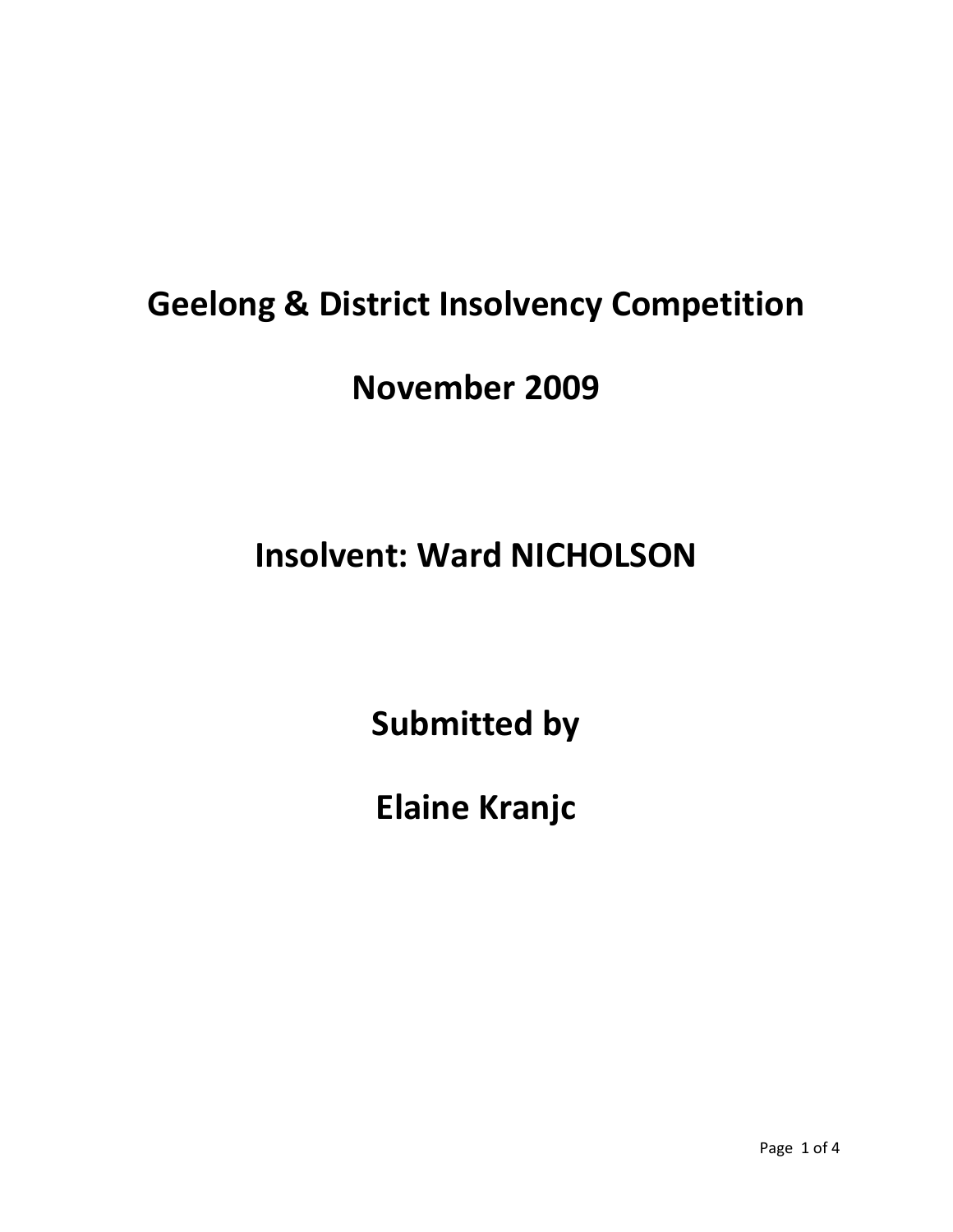#### LIFE OF WARD NICHOLSON

Robert NICHOLSON and Margery WARD were married on the 17 June 1821 in Saint Nicholas, Newcastle Upon Tyne, Northumberland England.

On the 1841 census recorded were 5 children at that time. Robert 13, Jane 11, Mary 9, Esther 6 and Ward 4.

Ward's father Robert's occupation was listed as oil maker. They were residing in Longbenton.

Ward was born to Robert & Mary Ann (also known as Margery) in 1837 Longbenton Northumberland .

From his death and other records Ward is supposed to have arrived in the colony around 1857 although no shipping records have been found.

William Humble, John Simmons & Ward Nicholson in 1861 bought the Western Foundry. Simmons died in 1863 & Humble & Nicholson decided to control the business themselves. They were partners until Nicholson retired in 1900.

In 1866 they bought the Vulcan factory in Geelong. They had great success with many Government contracts. They built the bridge at Cressy, hydraulic crane at Echuca, boilers, tanks & pumps for several public authorities.

Insolvency Records 17 Nov. 1862

Having financial problems Ward Nicholson sold all his premises & stock to James Tannock on condition that James accepted to pay all that Ward owed. He didn't honour this & as all were in Ward's name he was declared insolvent. No debt was proven.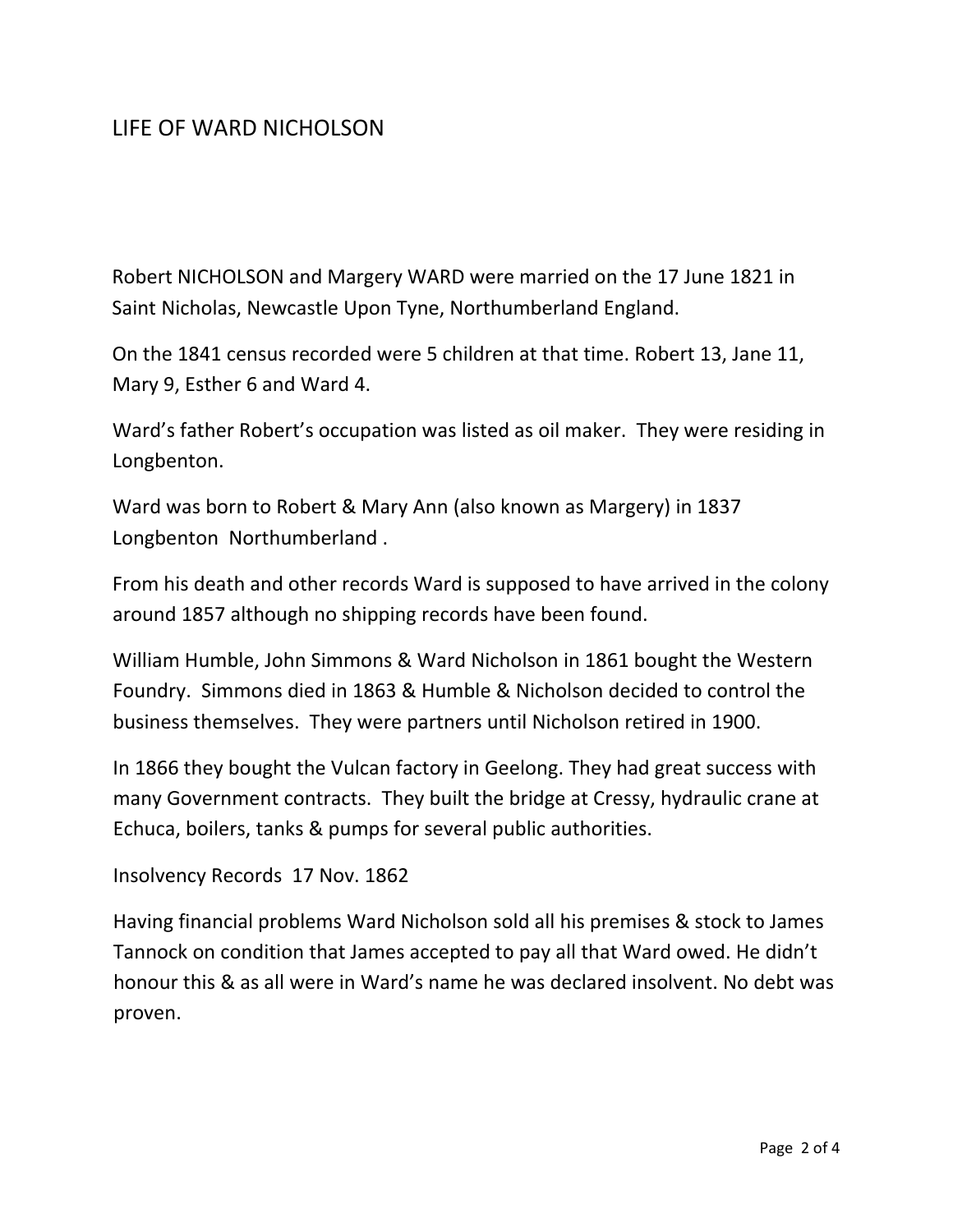Tuesday 4 Nov. 1879 William Humble & Ward Nicholson both of the Vulcan foundry applied in writing their application for letters patent for an invention for an improved contrivance to be used in washing clothes. This was granted.

Ward's brother Robert Nicholson died 7.1.1881 age 54. He was still living Jarrow‐ on‐Tyne England.

Ward's cottage in Yarra St. was named after his village in England "Tyne Cottage" He was living there in 1883.

With his son Robert he left for a holiday in England on the "Shannon" 23.April 1883.

In 1885 he was elected Vice President of Temperence CC.

On 11 Mar. 1885 Ward Nicholson forwarded to the Mayor of South Shields a draft for sixty two pounds being balance of one hundred & twenty eight pounds collected at Geelong, Port Melbourne & Williamstown for the Tyneside Relief fund.

He erected a double story brick residence at corner of Victoria Pde. & Swanston St. in 1896.

In 1893 Tyne Cottage corner Yarra & Little Myers St. was for auction. He may not have sold it as it was mentioned in his will as still being part of his estate.

!n 1895 his home at the corner Victoria & Swanston St nearly destroyed by fire. This was suspected to have been started by his Everett grandchildren.

Ward retired from Vulcan factory at the end of 1900.

He died 11 March 1908 & is buried in the Meth. Section of Geelong's Eastern Cemetery.

Probate of Ward Nicholson

His wife Jane 50 pounds & sole right & use of house Yarra St. "Hexham" & furniture & an annuity of 150 pounds per annum. After her death, Cath Ann